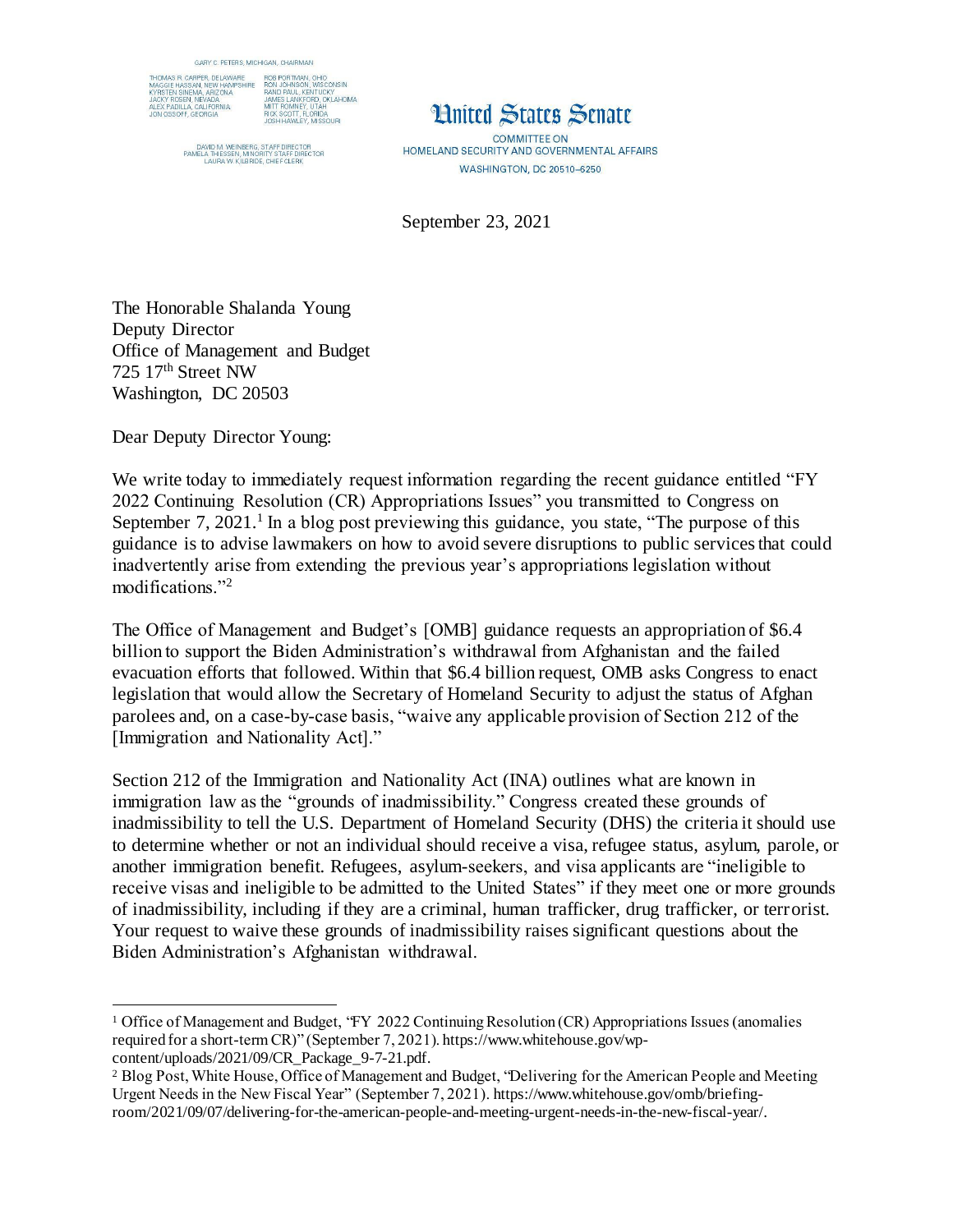The Honorable Shalanda Young September 23, 2021 Page 2

The law requires refugees to be processed overseas, either in their home country or a third country, while their security checks are completed.<sup>3</sup> In order to meet this legal requirement, the U.S. Government has traditionally required refugees to be fully vetted through United States military and intelligence databases, clear biometric and biographical reviews, undergo a medical screening, and undergo additional cross-checks of criminal history databases. Upon completing those security checks, refugees are to be interviewed by a U.S. Citizenship and Immigration Services (USCIS) Refugee Officer, who will determine whether the refugee's testimony matches with the information the agency found in its security checks. Only those who clear each step of the refugee vetting process and the interview are permitted to enter the United States and receive refugee status.<sup>4</sup>

Regarding Afghan nationals who have been resettled in the United States, Secretary of Homeland Security Alejandro Mayorkas issued a memorandum on August 23, 2021 instructing U.S. Customs and Border Protection (CBP) to "parole certain Afghan nationals into the United States." This memo explicitly notes that "some of these individuals were in various stages of processing for immigration status in the United States . . . but were not able to complete these processes because of the certain situation in Afghanistan."<sup>5</sup> While the Biden Administration has stated in briefings and in fact sheets that Afghan parolees undergo "biometric and biographic screening," the Biden Administration has yet to provide my staff, members of Congress, or the public with basic answers about its vetting procedures for Afghan parolees or demographic information about the Afghan parolee population.

The Biden Administration's unwillingness to answer basic questions about Afghan parolees and its vetting procedures, especially when coupled with OMB's request for Congress to waive terrorist, national security, and all other grounds of inadmissibility, raises significant national security concerns about Operation Allies Welcome.

According to OMB *Circular A-11*, the "FY 2022 Continuing Resolution Appropriations Issues" guidance should have been developed through a series of reviews of the budgets of executive departments and agencies. Assuming the appropriate policy process was followed, OMB's request that Congress waive *all* grounds of inadmissibility for Afghan parolees must have been based on information in OMB's possession.

To better understand why OMB has included a request to allow DHS to waive all grounds of inadmissibility for Afghan parolees in its "FY 2022 Continuing Resolution Appropriations Issues," we ask the following questions:

1. How many Afghan nationals are waiting on background checks at a transit site? How many Afghan nationals have been paroled into the United States?

 $\overline{a}$ 

sheets/Refugee\_Screening\_and\_Vetting\_Fact\_Sheet.pdf.

<sup>3</sup> 8 U.S.C. § 1101(a)(42).

<sup>4</sup> Fact Sheet, U.S. Citizenship and Immigration Services, "Refugee Screening and Vetting Fact Sheet" (June 3, 2020). https://www.uscis.gov/sites/default/files/document/fact-

<sup>5</sup> Secretary of Homeland Security Alejandro N. Mayorkas, *Guidance for the Immigration Processing of Afghan Citizens During Operation Allies Refuge*, Memorandum for Troy Miller, Acting Commissioner of U.S. Customs and Border Protection, August 23, 2021.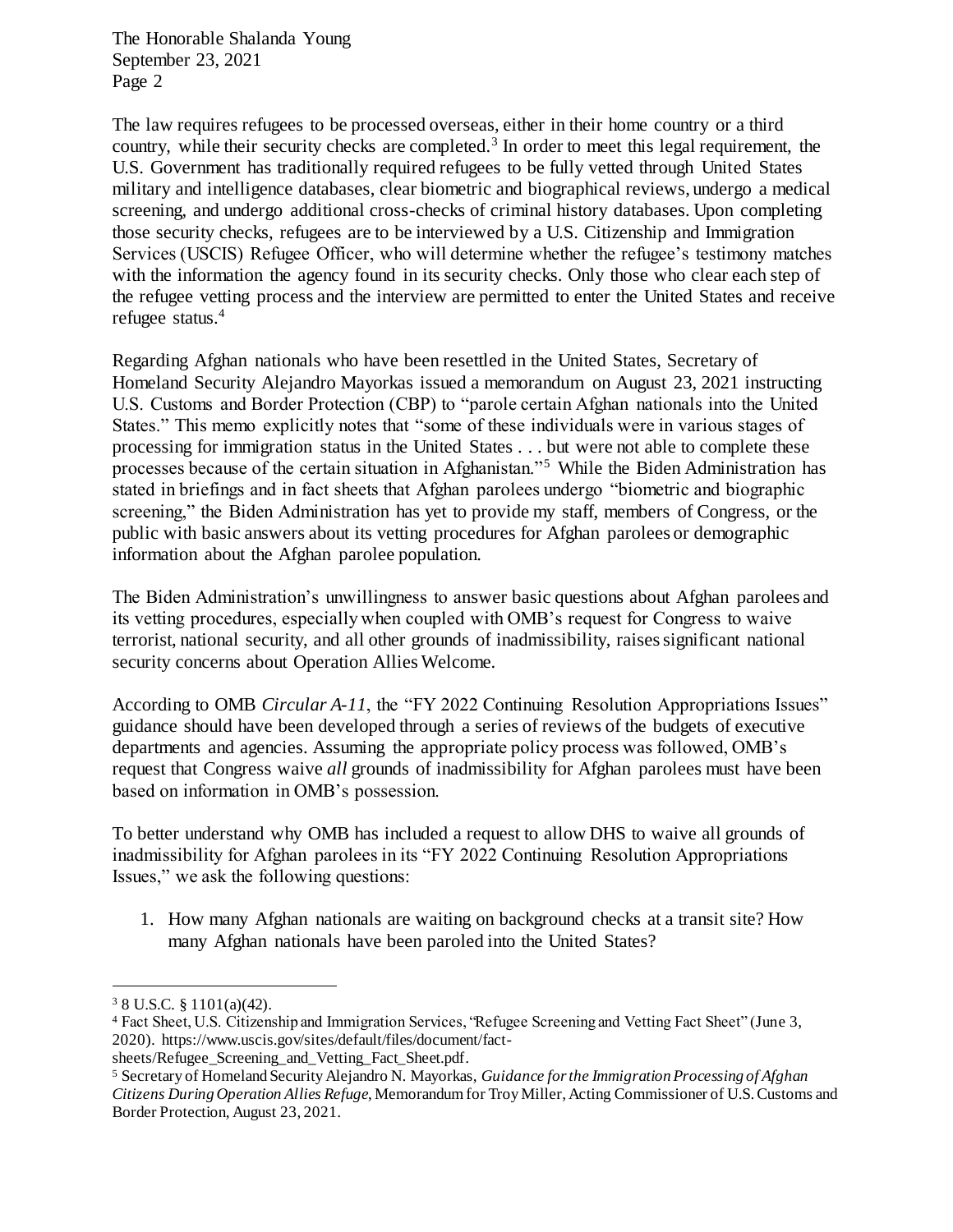- 2. What specific categories, classes, or criteria constitute the Administration's definition of "vulnerable Afghans"? How many individuals who have been paroled into the United States fall under each category, class, or criteria?
- 3. At an unclassified level, please describe *in detail* and with reference to the USCIS fact sheet cited in Footnote 4 the vetting procedures that occurred prior to arrival at a transit site ("lily pad"), during the Afghan nationals' time at the transit site, and upon or after arrival in the United States?
- 4. How many Afghan nationals have unresolved flags in their security checks during their tenure at a transit site?
	- a. Of those who did have unresolved flags, how many if any were allowed to board U.S.-bound flights before these flags were resolved?
	- b. For each case that had an unresolved flag, please explain why the individual was allowed to board the flight from the transit site to the United States.
- 5. How many Afghan parolees have unresolved flags in their security checks after arriving in the United States? At an unclassified level, how many of those checks have been subsequently resolved and how many are still pending?
- 6. On what data or information did OMB base its request to Congress to allow the DHS Secretary to waive all grounds of inadmissibility, including terrorist, criminal, drug trafficking, and human trafficking, for Afghan parolees on a case-by-case basis? Please share this data or information with the Committee.
- 7. Absent Congressional action to give the DHS Secretary such discretion, what is the Administration's plan to remove any Afghan nationals who fail to clear security vetting?

As you are aware, the Senate Committee on Homeland Security and Governmental Affairs holds jurisdiction over the Office of Management and Budget and functions as the Senate's primary oversight committee.<sup>6</sup> Furthermore, 5 U.S.C. § 2954 states, "An Executive agency ... on request of the Committee on [Homeland Security and] Governmental Affairs of the Senate, or any five members thereof, shall submit any information requested of it relating to any matter within the jurisdiction of the committee."<sup>7</sup> Pursuant to the Committee's jurisdiction and 5 U.S.C. § 2954, we request your answers to our questions by no later than 5:00pm, October 1, 2021.

Sincerely,

\_\_\_\_\_\_\_\_\_\_\_\_\_\_\_\_

James Lankford United States Senator

Josh Hawley United States Senator

\_\_\_\_\_\_\_\_\_\_\_\_\_\_\_\_

 $\overline{a}$ 

 $6$  S.Res.445  $108$ <sup>th</sup> Cong. § 1, (2004).

<sup>7</sup> 5 U.S.C. § 2954.